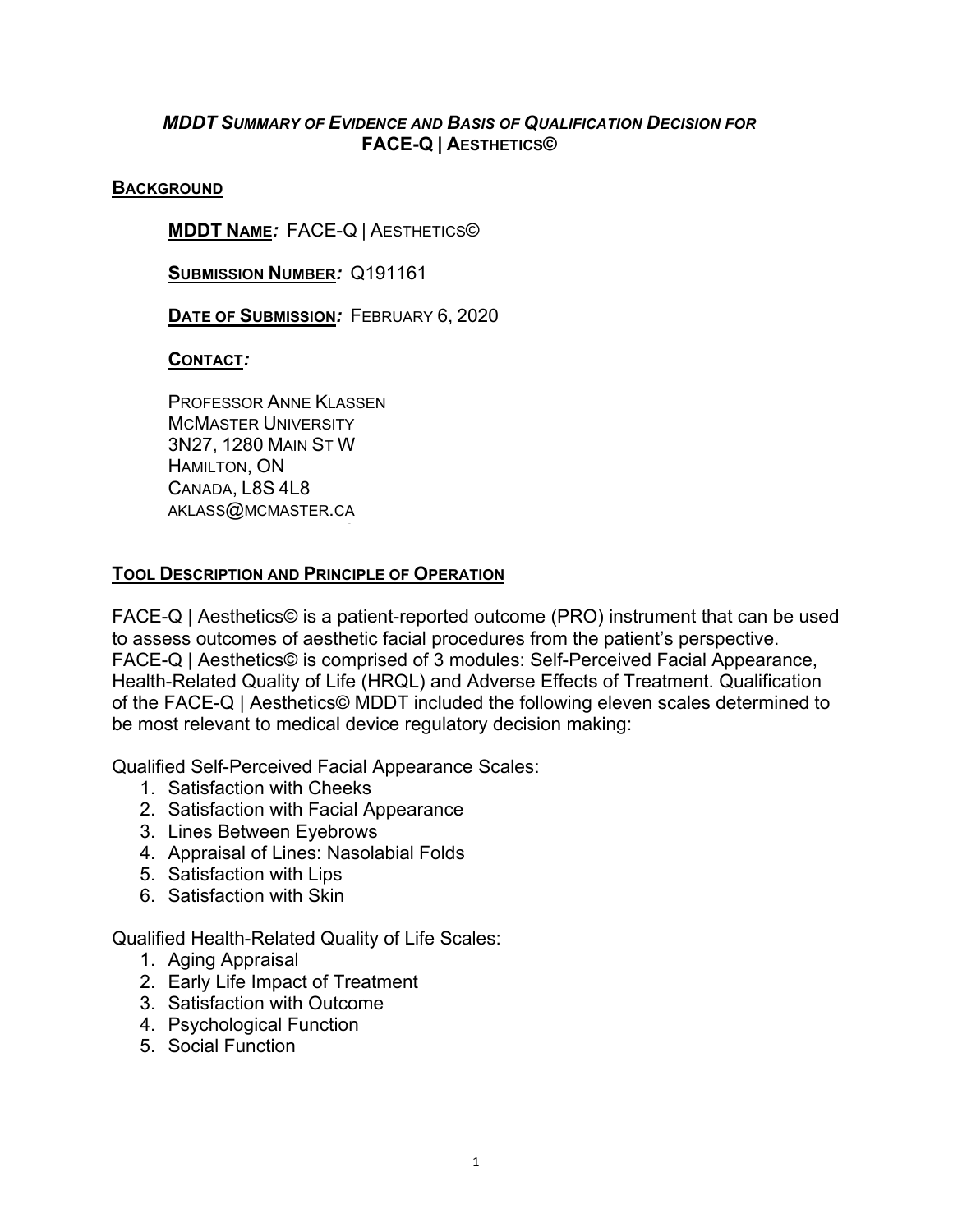Scales are transformed into scores ranging from 0 to 100 and can be used independently. Higher scores indicate a better outcome for all scales. Sufficient data are not available currently to make a determination on the change in score or difference in group scores that would indicate a clinically meaningful improvement or difference between groups.

## **QUALIFIED CONTEXT OF USE**

The paper and electronic self-administered versions of the FACE-Q | Aesthetics© Satisfaction with Cheeks, Satisfaction with Facial Appearance, Lines Between Eyebrows, Appraisal of Lines: Nasolabial Folds, Satisfaction with Lips, Satisfaction with Skin, Aging Appraisal, Early Life Impact of Treatment, Satisfaction with Outcome, Psychological Function, and Social Function are used to quantify a subject's quality of life and satisfaction with facial aesthetic procedure(s).

Table 1 below outlines the specific qualified contexts of use for each of the 11 scales. The scales may be used as a co-primary, secondary, or ancillary endpoint in feasibility, pivotal, and post-approval studies to support the effectiveness of the device for proposed indications where the scale can meaningfully assess the clinical outcome.

The FACE-Q | Aesthetics© MDDT is not intended to be used as the sole primary endpoint. The eleven scales that have been qualified in this MDDT do not assess for safety or adverse events.

These scales may be used as a co-primary endpoint or composite endpoint with other clinically meaningful outcomes in studies where the benefits of the device cannot be directly measured by the FACE-Q | Aesthetics© scales alone. In addition, scales may be used to characterize changes from baseline when that is relevant to the study evaluation.

| <b>Scale</b>                                                                                                                                                              | <b>Qualified Context of Use</b>               |  |
|---------------------------------------------------------------------------------------------------------------------------------------------------------------------------|-----------------------------------------------|--|
| 1. Satisfaction with Cheeks                                                                                                                                               | Secondary endpoint                            |  |
| 2. Satisfaction with Facial Appearance                                                                                                                                    | Co-primary or secondary endpoint<br>$\bullet$ |  |
| 3. Lines Between Eyebrows<br>Appraisal of Lines: Nasolabial Folds<br>4.<br>5. Satisfaction with Skin<br><b>Aging Appraisal</b><br>6.<br>7. Early Life Impact of Treatment |                                               |  |

## **TABLE 1. QUALIFIED CONTEXT OF USE FOR EACH SCALE**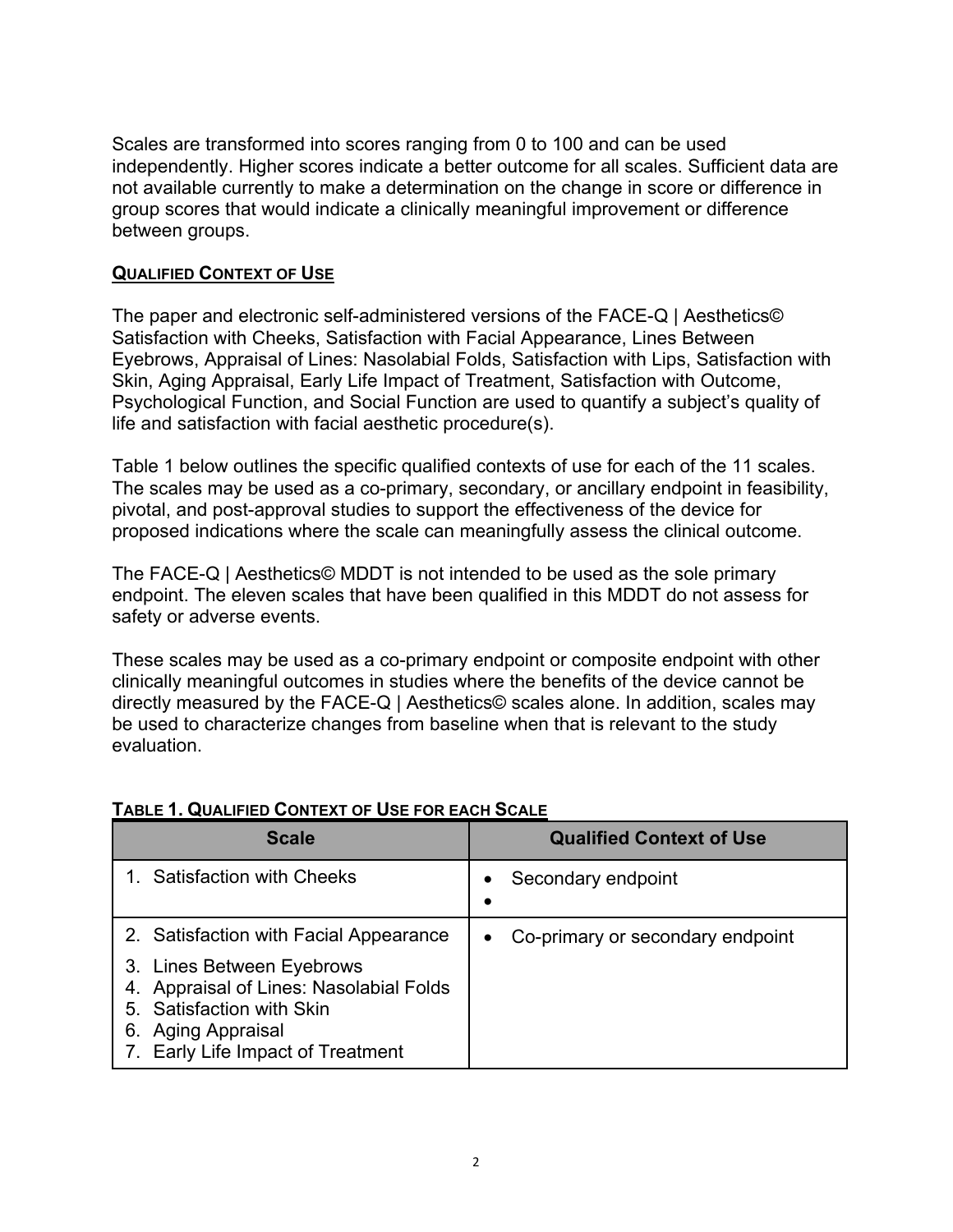| 8. Satisfaction with Lips                         | Co-primary or secondary endpoint |
|---------------------------------------------------|----------------------------------|
| 9. Satisfaction with Outcome                      | Secondary endpoint               |
| 10. Psychological Function<br>11. Social Function | Ancillary endpoint               |

### **SUMMARY OF EVIDENCE TO SUPPORT QUALIFICATION**

Extensive published literature, qualitative research and testing, and quantitative testing were submitted to support the qualification of the MDDT for the qualified context of use. This included published literature for the development of these scales as well as published literature from other parties who have used these scales in practice.

The scientific evidence provided in the qualification package demonstrated evidence of content validity, construct validity and reliability through the development and testing of this tool.

The tool was developed in three stages. During the Conceptual Framework Formation stage, interviews were performed with a cohort of patients who had surgical or minimally invasive procedures performed to the face. Words and phrases from these interviews were categorized into domains and themes and subthemes, leading to a framework that covered appearance, quality of life, and adverse effects.

During the Item Generation, Preliminary Scale Formation, and Pretesting phase, items from the first phase were used to form draft scales, and these were pretested with a small cohort of patients for feedback and were also shown to clinical experts for feedback.

In the third phase of Field Testing, Scale Construction, and Psychometric Evaluation, the FACE-Q | Aesthetics© field-test was performed in multiple sites for various procedures. These results were published in a series of 9 papers. Psychometric analyses were performed using Rasch measurement theory (RMT) analyses. This allowed the data to then be used to measure a concept, and also measure change. The RMT analyses supported summing items to form a total score for appearance and quality of life scales. The psychometric analyses demonstrated acceptability, reliability and validity.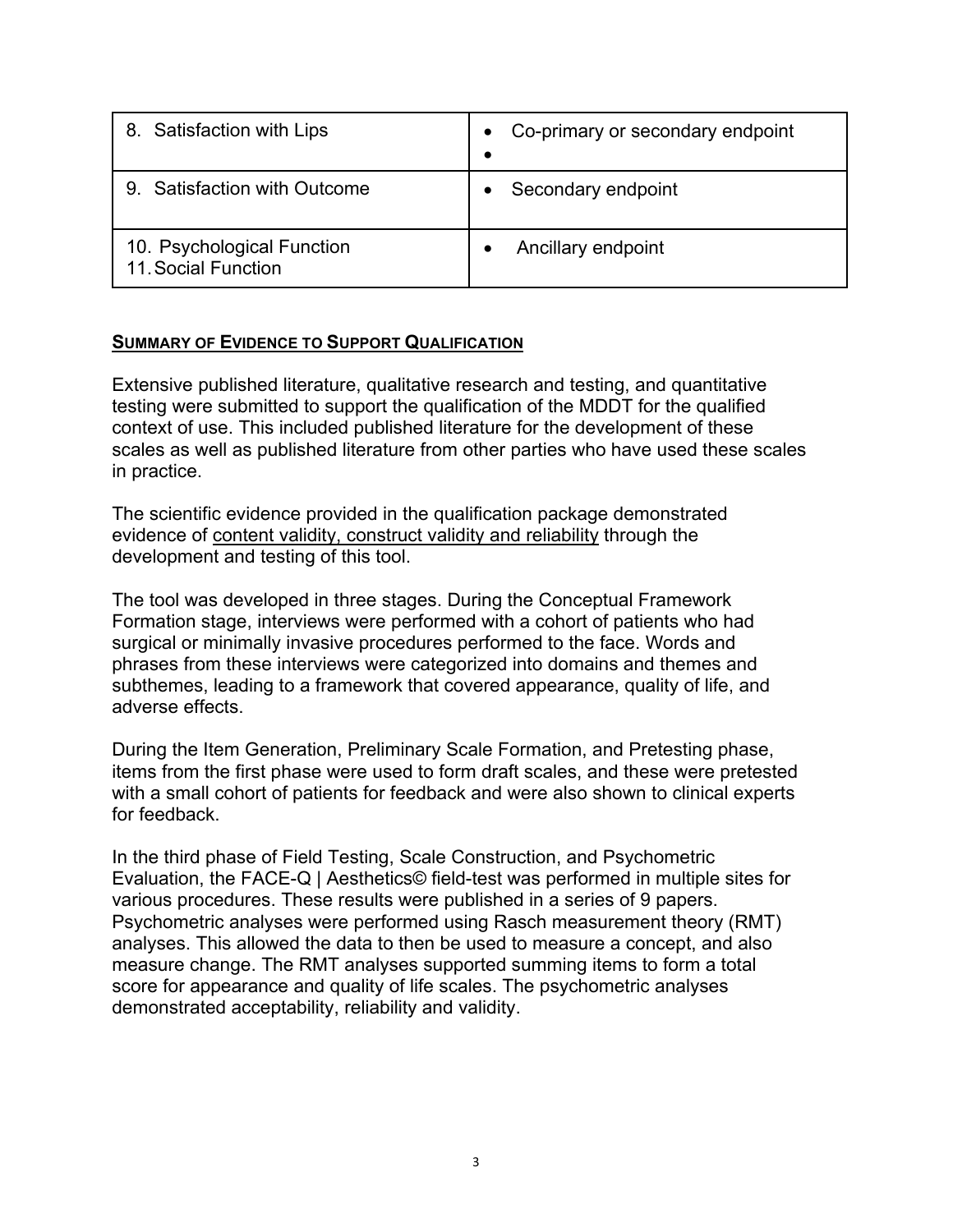### **DISCUSSION OF THE EVIDENCE STRENGTH TO SUPPORT QUALIFICATION**

FACE-Q | Aesthetics© has a history of use in clinical trials evaluating device-based aesthetic treatment of various regions of the face to inform regulatory decisions. This experience was considered during the review in addition to the data submitted in the Qualification Package. The developer also submitted peer-reviewed publications that demonstrate evidence of change, including some publications that evaluated populations that are different from the ones in which these scales were developed; this demonstrated the use of these scales in more diverse populations in terms of aesthetic procedure, ethnicity, and gender. The multiple sources and types of evidence submitted provide confidence in the accuracy and meaning of the scores and ability of these scales to detect change.

All of the qualified appearance and quality of life scales were supported by the same basic evidence. The evidence shows that the items and response options function as they should, and the score produced by each scale is adequately reliable. This baseline information supports their use in a clinical study. Many of the scales also have evidence of responsiveness, or the ability to detect change. This helps support their use and interpretation as endpoints. While there is evidence of responsiveness and evidence that is suggestive of a meaningful difference estimate, sufficient data are not available currently to make a determination on clinically meaningful difference estimates.

Most of the scales have sufficient supportive evidence for use as a co-primary endpoint or secondary endpoint in a clinical study. As discussed, however, it is unknown what constitutes a clinically meaningful change, which may affect the ability to determine success criteria. An additional limitation is the potential use of the scales in regulatory decision-making encompasses many types of device-based procedures and patient populations. However, the data on responsiveness is derived from a limited number of procedures and patient demographics. For example, the participants in the validation studies were primarily self-identified as women (over 85%), Caucasian (67-100% depending on the study), and underwent surgical procedures, such as facelift procedures. A summary of the demographics for the field studies to support each scale is presented in Table 2 below. The validity of these scales for devices or patient populations that have not been studied is not known, especially if the effect of the proposed device or device-based procedure could reasonably be thought to differ from a surgical procedure such as facelift procedure. Sponsors should engage with FDA to determine the if the MDDT is being used within the qualified context of use to support their proposed clinical study design and proposed indications for use.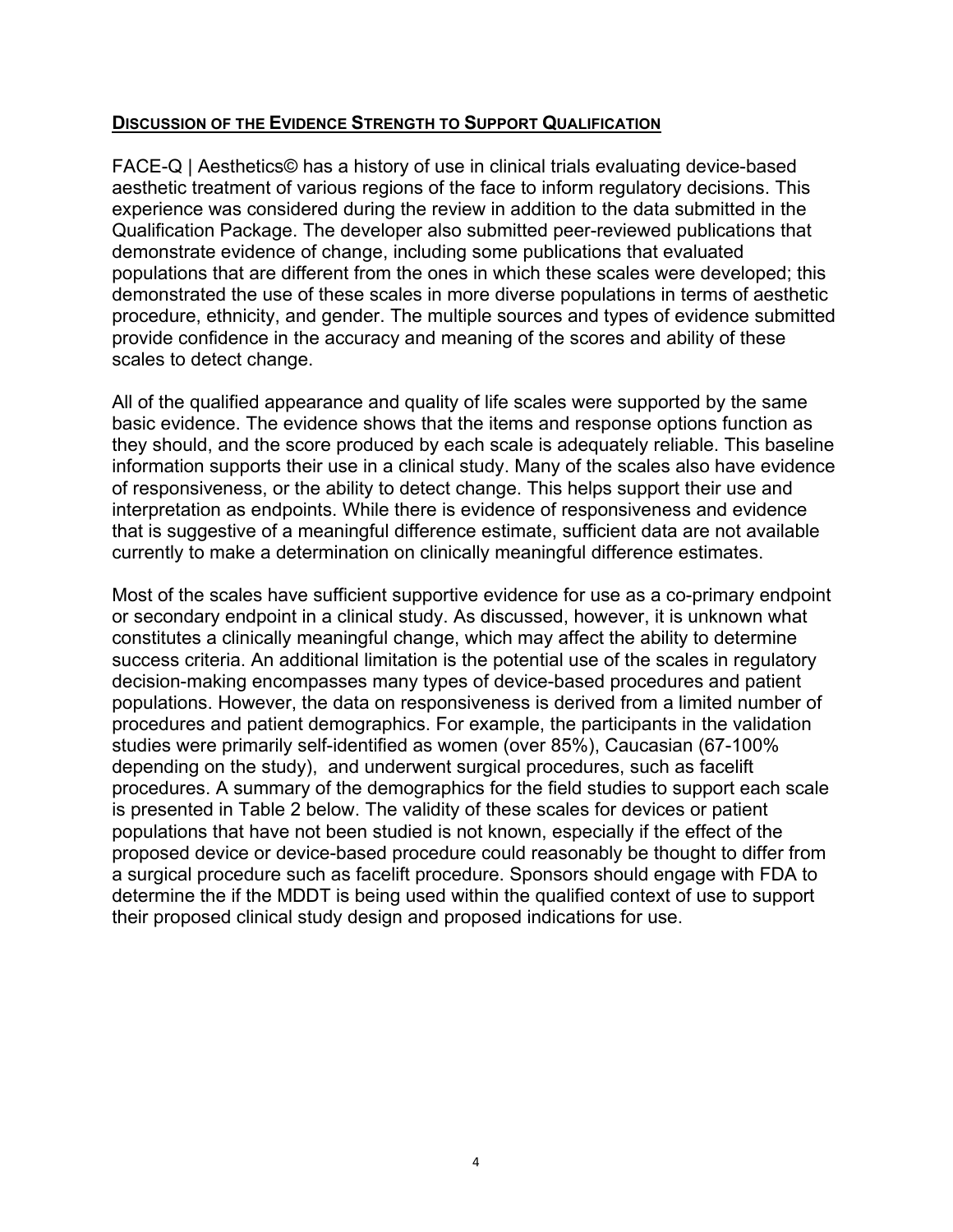| <b>Scale</b>                                                                                                                         | <b>Field Study Demographics</b>                                                                                                                                                      | <b>Recommendation</b>                                                                                                  |
|--------------------------------------------------------------------------------------------------------------------------------------|--------------------------------------------------------------------------------------------------------------------------------------------------------------------------------------|------------------------------------------------------------------------------------------------------------------------|
| 1. Satisfaction with<br>Facial<br>Appearance                                                                                         | Study 1: 323 (86%) women and 54 (14%)<br>men; 67% white non-Hispanic; variety of<br>procedures<br>• Study 2: 86 (86%) women and 10 (14%)<br>100% white non-Hispanic; 100% facelifts. | Co-primary or<br>Secondary                                                                                             |
| 2. Aging Appraisal                                                                                                                   | Age 28-89, 251 (87%) women, 30 men<br>$\bullet$<br>(10%), and 7 not reported<br>• 87% were white non-Hispanic<br>Procedures: 217 facelift, 67<br>blepharoplasty, and 4 other         | Co-primary or<br>Secondary                                                                                             |
| 3. Satisfaction with<br><b>Cheeks</b><br>4. Appraisal with<br>Lines: Nasolabial<br>Folds                                             | Age range 36-77; 205 (92%) women and<br>18 (8%) men; 210 (93%) subjects are<br>Caucasian<br>225/225 subjects underwent facelift<br>$\bullet$                                         | Secondary<br>(cheeks)<br>Co-primary or<br>Secondary (NLF)                                                              |
| 5. Satisfaction with<br>Outcome<br>6. Psychological<br><b>Function</b><br>7. Social Function<br>8. Early Life Impact<br>of Treatment | Three studies: Ages 18-89; total of 621<br>(90%) women, 68 men (10%)<br>Ethnicities were not reported<br>Diverse range of procedures                                                 | Secondary<br>(Outcome)<br>Co-primary or<br>Secondary (Early<br>Life Impact)<br>Ancillary<br>(Psychological,<br>Social) |
| 9. Satisfaction with<br><b>Skin</b><br>10. Satisfaction with<br>Lips<br>11. Lines: Between<br>the Eyebrows                           | Ages 18-80; 429 (85%) women, 46 (9%)<br>men, 28 not reported<br>71% were white non-Hispanic<br>Diverse mix of procedures                                                             | Co-primary or<br>Secondary                                                                                             |

## **TABLE 2. FIELD STUDY DEMOGRAPHICS FOR EACH QUALIFIED SCALE**

## **ASSESSMENT OF ADVANTAGES/DISADVANTAGES OF QUALIFICATION**

## *Assessments of Advantages of Using the MDDT*

Aesthetic surgical and minimally invasive procedures are increasingly common in the United States. Along with this increasing demand, patient-reported outcomes instruments are necessary to understand the patient perspective and also incorporate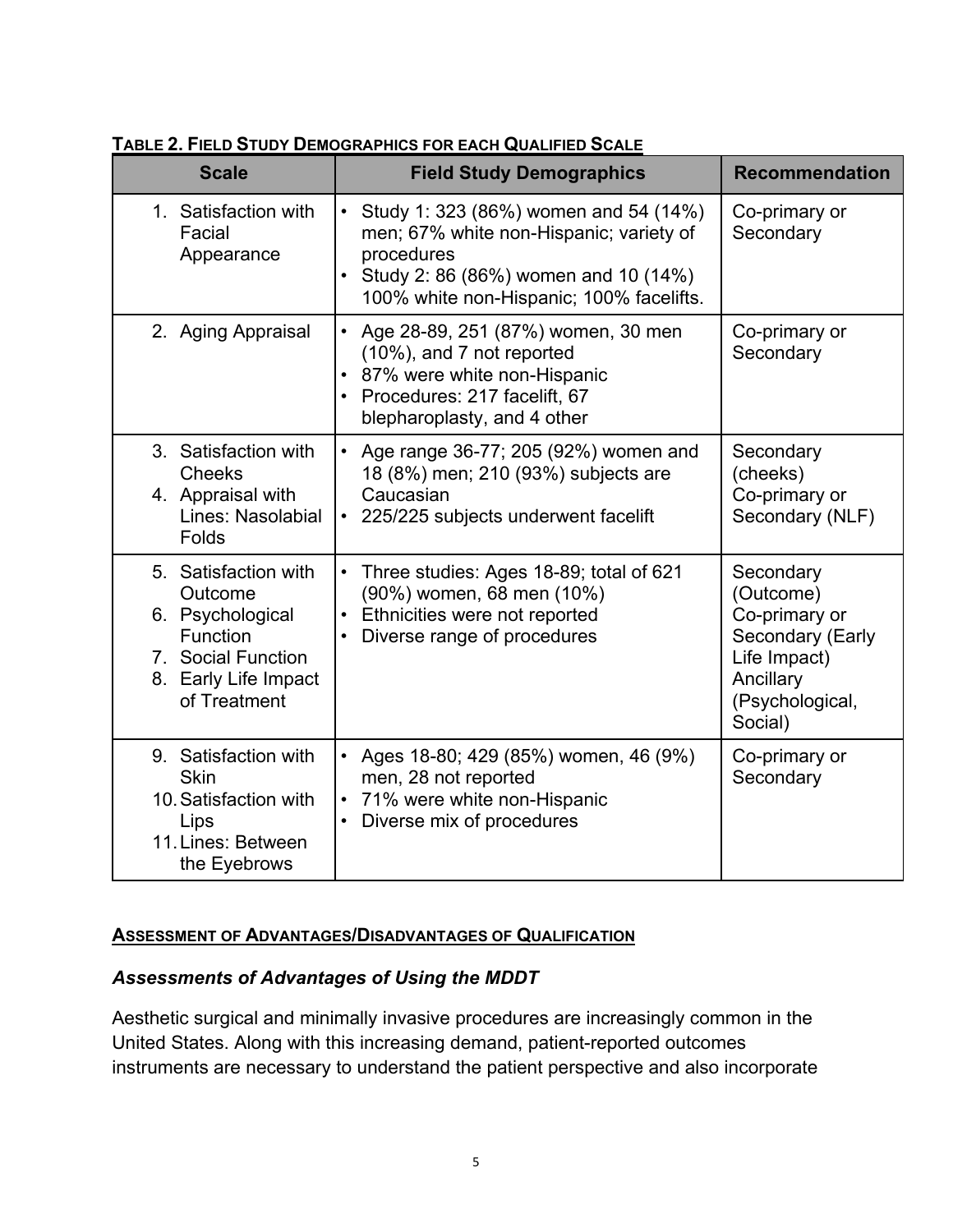the patient perspective into clinical study design.

The FACE-Q | Aesthetics© developers published a systematic review of PRO instruments for facial aesthetic surgery and/or nonsurgical facial rejuvenation. From their review, they found no PRO instruments that satisfied best practice guidelines for PRO instrument development and validation. The developers concluded that valid, reliable, and responsive PRO instruments for surgical and nonsurgical facial rejuvenation were lacking.

FACE-Q | Aesthetics© demonstrates several advantages, including the following:

- Covers various anatomic locations independently in order to assess commonly targeted areas by facial aesthetic devices
- Provides reproducible methods that can be used by Sponsors and the Agency to measure the impact of facial aesthetic devices on a patient with respect to facial appearance satisfaction and health-related quality of life
- Allows for assessments of patient perspective

The Agency has had experience with MDDT tools in the past. Sponsors should engage with the Agency to determine if a FACE-Q | Aesthetics© scale is being used within the qualified context of use to support their proposed study design and proposed indications for use.

# *Assessments of Disadvantages of Using the MDDT*

The following disadvantages of using the MDDT were identified:

- 1) inability to measure all important outcomes relevant to facial aesthetic device use,
- 2) development in a population that may not reflect all patient or procedure populations, and
- 3) insufficient evidence to determine a clinically meaningful difference estimate.

The inability to measure all important outcomes relevant to facial aesthetics devices can be mitigated through the MDDT's use as a co-primary, secondary, or ancillary endpoint depending on the proposed indication and the clinical meaningfulness of the scale used.

Although the developer demonstrated evidence of responsiveness to change in populations that differed from those used in the initial validation, additional studies are still needed to understand the functioning of the MDDT in diverse patient and procedure populations. For several of the scales, the population studied was not representative of the United States population in terms of gender, ethnicity, skin-type, or procedure (see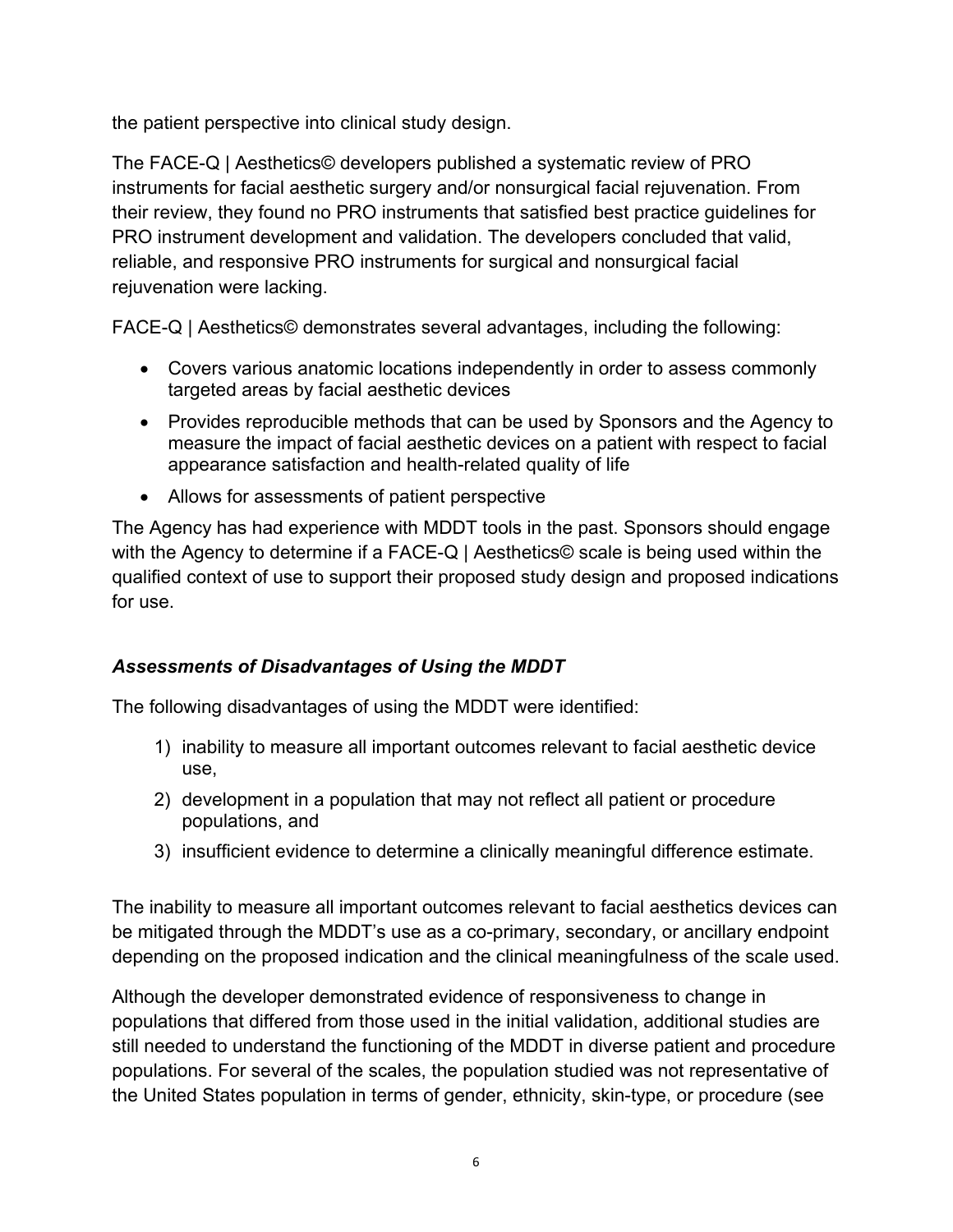Table 2).

For example, for the Satisfaction with Cheeks and Appraisal of Lines: Nasolabial Folds scales, the study population was 91.9% female, 93.3% Caucasian, and 100.0% facelift. This may question the ability of these scales to function in all of the populations that may seek device-based facial aesthetic procedures, such as men, other ethnicities or skin types, or aesthetic procedures aside from facelift.

# *Additional Factors for Assessing Advantages and Disadvantages of Using the MDDT*

In addition to the demographics used to develop and study the scales, several of the scales have items that may affect the use of the scale. For example, scales with questions assessing for symmetry may not be appropriate for split-face studies. In addition, some of the scales have large ceiling effects, where more than 10 to 15% of respondents achieve the highest possible score. This may detract from the scale's ability to assess change and should be considered in determining the applicability of the scale for a clinical study.

# **CONCLUSIONS**

The submitted qualification materials, including numerous published clinical studies, support the validity and reliability of the qualified FACE-Q | Aesthetics© scales within the specified contexts of use. The proposed scales listed above are generally acceptable. These FACE-Q scales may be used as a co-primary, secondary, or ancillary endpoint depending on the proposed indication and the clinical context.

## **REFERENCES**

- 1. Klassen AF, Cano SJ, Pusic AL. FACE-Q Satisfaction with Appearance Scores from Close to 1000 Facial Aesthetic Patients. Plastic and Reconstructive Surgery 2016;137:651e-2e.
- 2. Klassen AF, Cano SJ, Schwitzer J, Scott A, Pusic AL. FACE-Q scales for health-related quality of life, early life impact and satisfaction with outcomes and decision to have treatment: development and validation. Plast Reconstr Surg. 2015; 135(2):375-86.
- 3. Klassen AF, Cano SJ, Schwitzer JA, Baker SB, Carruthers A, Carruthers J, Chapas A, Pusic AL. Development and Psychometric Validation of the FACE-Q Skin, Lips, and Facial Rhytides Appearance Scales and Adverse Effects Checklists for Cosmetic Procedures. JAMA Dermatol 2016; 152(4): 443-451.
- 4. Klassen AF, Cano SJ, Schwitzer JA, et al. Development and Psychometric